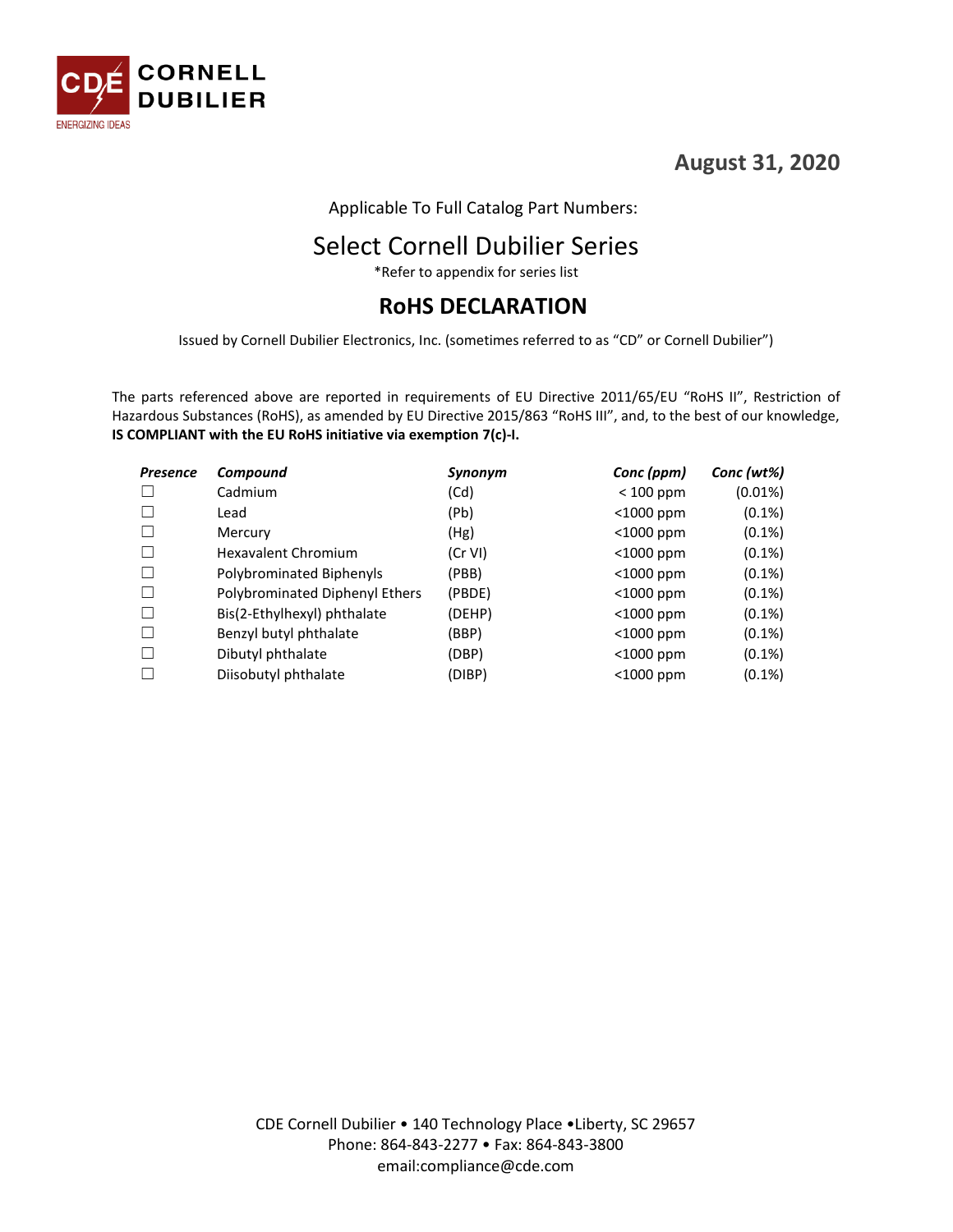

# **REACH (209) SVHC Candidate List, 25JUN2020**

#### **DECLARATION**

Issued by Cornell Dubilier Electronics, Inc. (sometimes referred to as "CD" or Cornell Dubilier")

This letter is to confirm that the product(s) referenced above have been evaluated against Regulation (EC) 1907/2006 of the European Parliament, "Registration, Evaluation, and Authorization of Chemicals (REACH), as interpreted by EU Court of Justice decision C-106/14 of 10 September 2015. The compliance status of the product is confirmed by the sections below.

#### REACH SVHC substances Regulation (EC) No 1907/2006, Title I, Chapter VII, Article 59(10), in accordance with Article 33,

In certain instances, our parts may contain substances restricted for use located within the electrolyte, electrical connections and sleeving materials or other locations necessary for the part to fulfill its intended design. The product(s) referenced above, as well as any articles\* contained within the product(s),

#### *CLAIMS EXEMPTION VIA REACH ANNEX V (11)(\*\*) AND DOES NOT CONTAIN*

substance(s) outlined by the [REACH 209 SVHCs candidate list, updated by ECHA on June 25, 2020,](https://www.echa.europa.eu/candidate-list-table) at a concentration greater than 0.1% (w/w), (1000 ppm).

(\*)An Article is any item within a part or component of the product which during production is given a special shape, surface or design that determines its function to a greater degree than its chemical composition. An example of articles within an electronic component would be the leads of a through-hole capacitor. For more information, please refer to Example 21 of the EU Chemicals Agency "Guidance for Requirements on Substances in Articles"

[https://echa.europa.eu/documents/10162/23036412/articles\\_en.pdf/cc2e3f93-8391-4944-88e4-efed5fb5112c](https://echa.europa.eu/documents/10162/23036412/articles_en.pdf/cc2e3f93-8391-4944-88e4-efed5fb5112c)

(\*\*)"The following substances unless they meet the criteria for classification as dangerous according to Directive 67/548/EEC and provided that they do not contain constituents meeting the criteria as dangerous in accordance with Directive 67/548/EC present in concentrations above the lowest of the applicable concentration limits set out in Directive 1999/45/EC or concentration limit set out in Annex 1 to Directive 67/548/EEC, unless conclusive scientific experimental data show that these constituents are not available throughout the life-cycle of the substance and those data have been ascertained to be adequate and reliable: Glass, ceramic frits." [https://echa.europa.eu/documents/10162/23036412/annex\\_v\\_en.pdf](https://echa.europa.eu/documents/10162/23036412/annex_v_en.pdf)

| Presence Compound            | SVHC CAS#     |     | Conc. Lower (w/w%) Conc. Upper (w/w%) |
|------------------------------|---------------|-----|---------------------------------------|
| l ead.                       | 7439-92-1     |     | 10                                    |
| N,N-Dimethylformamide (DMF)  | $68 - 12 - 2$ | 0.1 | 10                                    |
| 1-Methyl-2-Pyrrolidone (NMP) | 872-50-4      | 0.7 | 10                                    |
| DEHP;DIBP;BBP                | 872-50-4      | 0.1 | -                                     |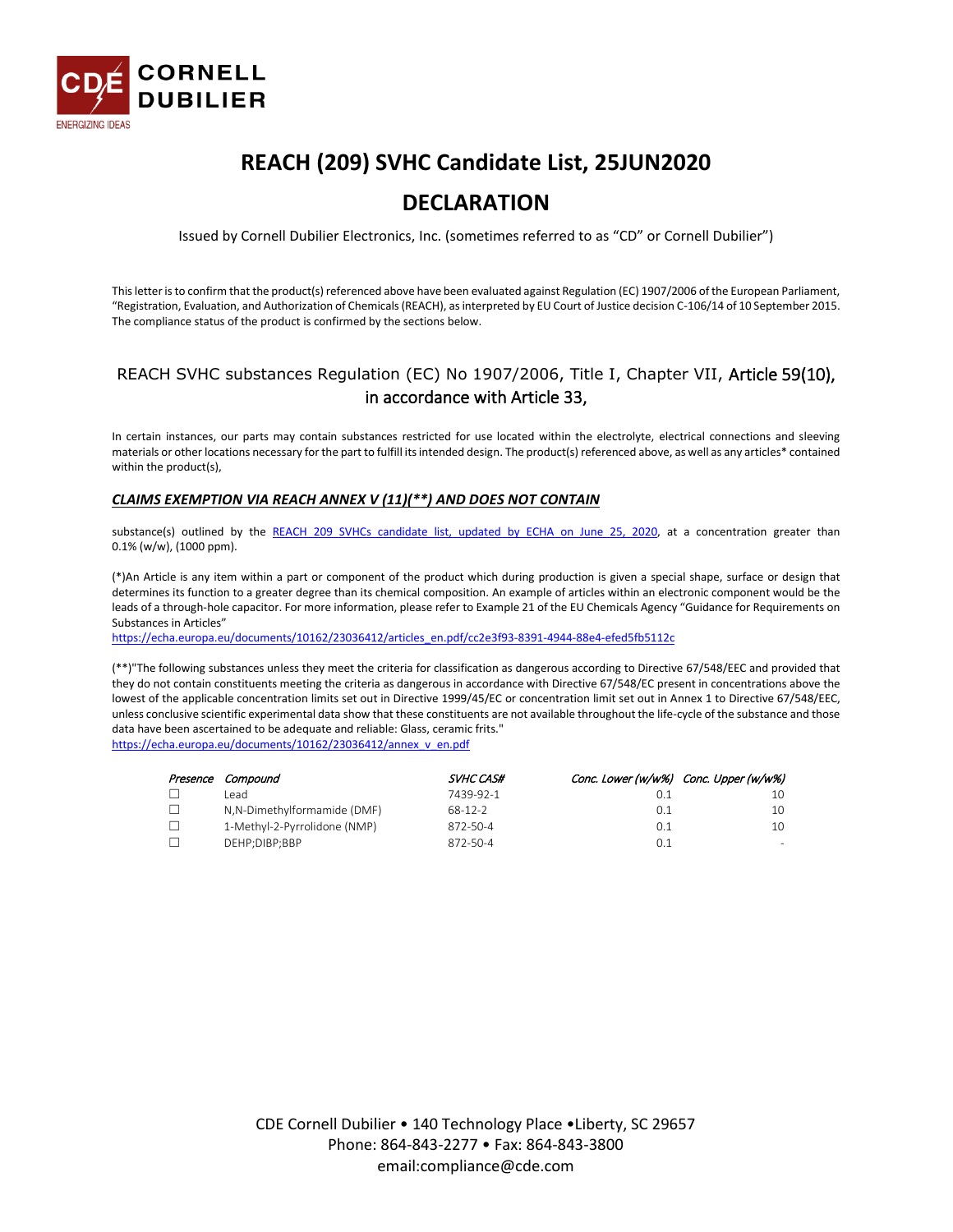

### **REACH Annex XVII Restricted Substance List, 24JUN2020**

Issued by Cornell Dubilier Electronics, Inc. (sometimes referred to as "CD" or Cornell Dubilier")

#### REACH SVHC substances Regulation (EC) No 1907/2006, Title I, Chapter XVII, in accordance with Article 33,

In certain instances, our parts may contain substances restricted for use located within the electrolyte, electrical connections and sleeving materials or other locations necessary for the part to fulfill its intended design.To facilitate ease of reading, four substances were highlighted for their frequency in our products. The product(s) referenced above, as well as any articles\* contained within the product(s),

#### *CLAIMS EXEMPTION VIA REACH ANNEX V (11)(\*\*) AND DOES NOT CONTAIN*

substance(s) outlined by the REACH Annex XVII Restricted Substance List, updated by ECHA on June 24, 2020.

(\*)An Article is any item within a part or component of the product which during production is given a special shape, surface or design that determines its function to a greater degree than its chemical composition. An example of articles within an electronic component would be the leads of a through-hole capacitor. For more information, please refer to Example 21 of the EU Chemicals Agency "Guidance for Requirements on Substances in Articles"

[https://echa.europa.eu/documents/10162/23036412/articles\\_en.pdf/cc2e3f93-8391-4944-88e4-efed5fb5112c](https://echa.europa.eu/documents/10162/23036412/articles_en.pdf/cc2e3f93-8391-4944-88e4-efed5fb5112c)

(\*\*)"The following substances unless they meet the criteria for classification as dangerous according to Directive 67/548/EEC and provided that they do not contain constituents meeting the criteria as dangerous in accordance with Directive 67/548/EC present in concentrations above the lowest of the applicable concentration limits set out in Directive 1999/45/EC or concentration limit set out in Annex 1 to Directive 67/548/EEC, unless conclusive scientific experimental data show that these constituents are not available throughout the life-cycle of the substance and those data have been ascertained to be adequate and reliable: Glass, ceramic frits."

[https://echa.europa.eu/documents/10162/23036412/annex\\_v\\_en.pdf](https://echa.europa.eu/documents/10162/23036412/annex_v_en.pdf)

| Presence | Compound<br>N,N-Dimethylformamide (DMF) Electrolyte | Location                      | SVHC CAS#<br>$68-12-2$ | Entry<br>61 |
|----------|-----------------------------------------------------|-------------------------------|------------------------|-------------|
| П        | 1-Methyl-2-Pyrrolidone (NMP)                        | Electrolyte                   | 872-50-4               |             |
| г        | DEHP;DIBP;BBP                                       | <b>PVC Sleeving</b>           | 872-50-4               | 51          |
|          | lead                                                | <b>Electrical Connections</b> | 7439-92-1              | 63          |

Subject to CD Document 10-28 (copy enclosed) Cornell Dubilier Electronics, Inc

Stephen Smith

Stephen Smith Corporate Product Compliance Officer compliance@cde.com

> CDE Cornell Dubilier • 140 Technology Place •Liberty, SC 29657 Phone: 864-843-2277 • Fax: 864-843-3800 email:compliance@cde.com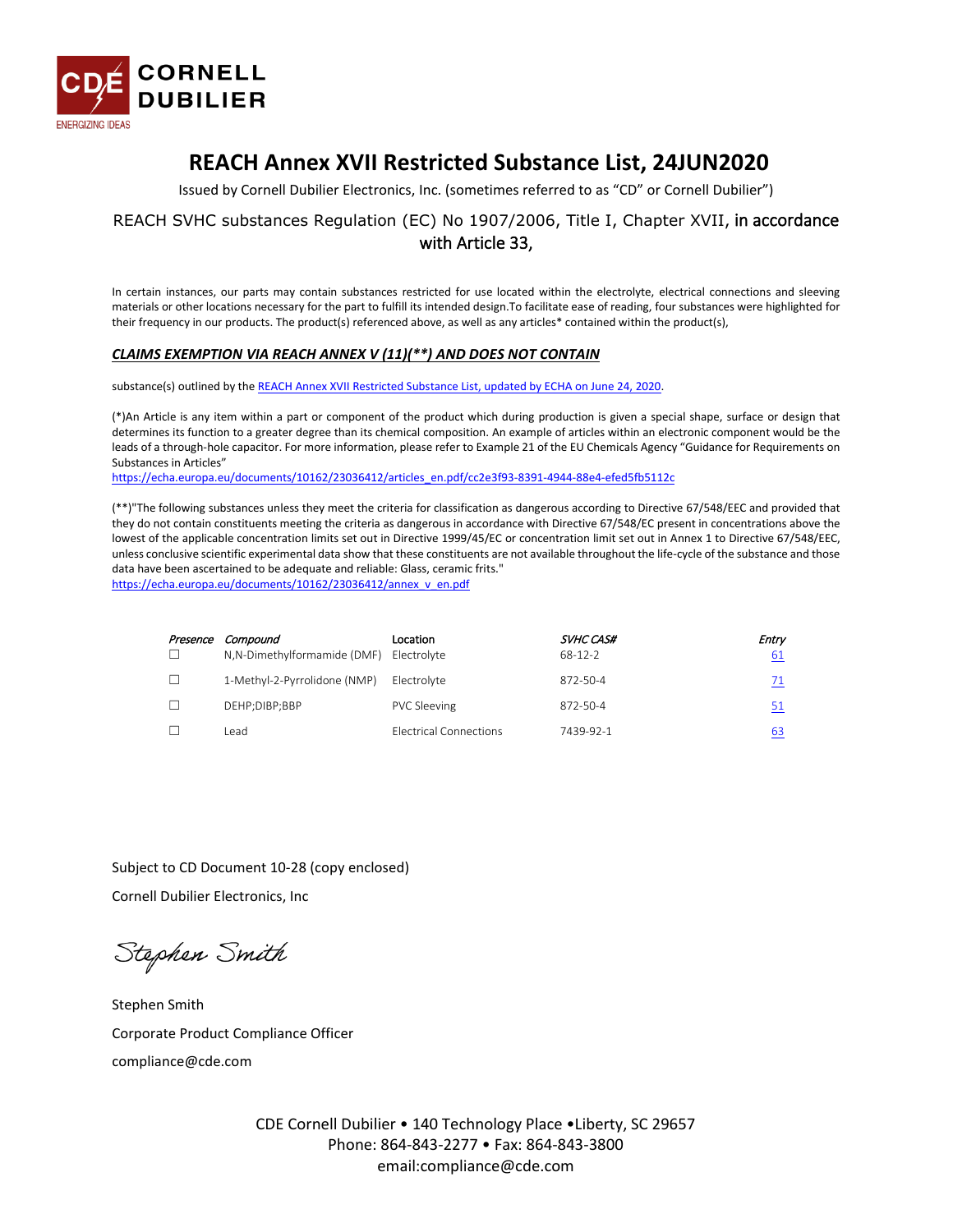

#### *0B***CD DOCUMENT 10-28**

To the fullest extent allowed by applicable laws and regulations:

All declarations, representations, warranties, certifications and statements made by CornellDubilier Electronics, Inc., a Delaware corporation ("CD"), in any document are limited to the actual knowledge of CD and may be based exclusively upon statements and other communication made to CD by other persons (including, without limitation, its suppliers); and CD is in no way accepting any responsibility for investigating or otherwise checking or determining the truth, accuracy or completeness of any such third-party statement or communications; and all obligations and liabilities of CD are limited as provided in this instrument.

IN NO EVENT SHALL CD BE LIABLE FOR ANY PUNITIVE, INDIRECT, SPECIAL, INCIDENTAL, OR CONSEQUENTIAL DAMAGES. All limitations of liability provisions in this CD Document 10-28 shall apply to any and all claims or suits or other litigation brought against CD, including (without limitation) any claims based upon negligence, breach of contract, breach of warranty, breach of declaration, breach of representation, strict liability, or any other legal theories upon which liability may be asserted against CD.

EACH RECIPIENT HEREOF IS PLACED ON NOTICE THAT CD'S PRICES ARE BASED UPON CD'S LIMITATION OF LIABILITY CLAUSES (INCLUDING, WITHOUT LIMITATION, THOSE SET FORTH IN THIS

CD DOCUMENT 10-28); AND CD SHALL NOT, IN ANY EVENT, BE LIABLE ON ANY CLAIM FOR DAMAGES ARISING OUT OF OR RELATED TO ANY DECLARATION, REPRESENTATION, WARRANTY, CERTIFICATION, OR STATEMENT, OR THE MANUFACTURE, SALE, DELIVERY, USE, CONTENT, MATERIALS OR COMPONENTS OF ANY GOODS IN ANY AMOUNT EXCEEDING THE PURCHASE PRICE OF CD'S GOODS SPECIFICALLY INVOLVED IN SUCH CLAIM.

This CD Document 10-28 and the liability limitations and other provisions contained herein shall override any and all provisions of any other document to the contrary and shall be deemed included in any agreement or other instrument executed by CD and delivered to the recipient on or after the date hereof (and CD's signature or other execution of any such agreement or other instrument shall be deemed to include, and be subject to, the substance of this CD Document 1028); and under no circumstances shall CD be deemed to release or waive any liability limitation or other provisions set forth in this CD Document 10-28 except to the extent that a duly authorized officer of CD actually signs a waiver or release on behalf of CD that specifically references this CD Document 10-28 and explicitly states the CD is making such a waiver or release.

The liability limitations and other provisions of this CD Document 10-28 shall (despite any provisions in any other document to the contrary; and without restricting the scope or impact of any other provision of this CD Document 10-28) be deemed accepted by any purchaser of any CD goods upon the earliest of the following: the placement of any order for any CD goods by the purchaser (or the purchaser's acceptance of any offer by CD to sell any goods, or the purchaser's payment [or partial payment] for any CD goods, or the receipt by the purchaser of any shipment of CD goods) following the time that this CD Document 10-28 is delivered to such purchaser (or prospective purchaser) regardless of whether such delivery is via e-mail, messenger service, delivery service, fax, mail or some other means.

Furthermore, any liability of CD in any way related to any declaration, certification, representation, warranty or other statement made by CD on or after the date that this CD Document 10-28 is executed by CD shall be subject to this CD Document 10-28 and limited as set forth in this CD Document 10-28 despite anything to the contrary.

The internal law of the State in which CD executes this CD Document 10-28 shall govern the interpretation and enforcement of this CD Document 10-28 (without regard for the conflict of law provisions of such State; and the UN Convention on Contracts for the International Sale of Goods and the UN Convention on the Limitation Period in the International Sale of Goods shall not govern this CD Document 10-28 or any transaction or other matter referenced in this CD Document 10-28 or related hereto); and the proper venue and jurisdiction of all litigation related to such interpretation and enforcement shall be in the US Federal and State Courts located in such State; and all expenses incurred by CD (including, without limitation all court costs, attorneys' fees and expenses, and expert witness fees and expenses) in enforcing or attempting to enforce this CD Document 10-28 or any provision hereof shall be borne by the person litigating against, disputing, contesting or otherwise resisting such enforcement.

Cornell Dubilier Electronics, Inc.

CDE Cornell Dubilier • 140 Technology Place •Liberty, SC 29657 Phone: 864-843-2277 • Fax: 864-843-3800 email:compliance@cde.com